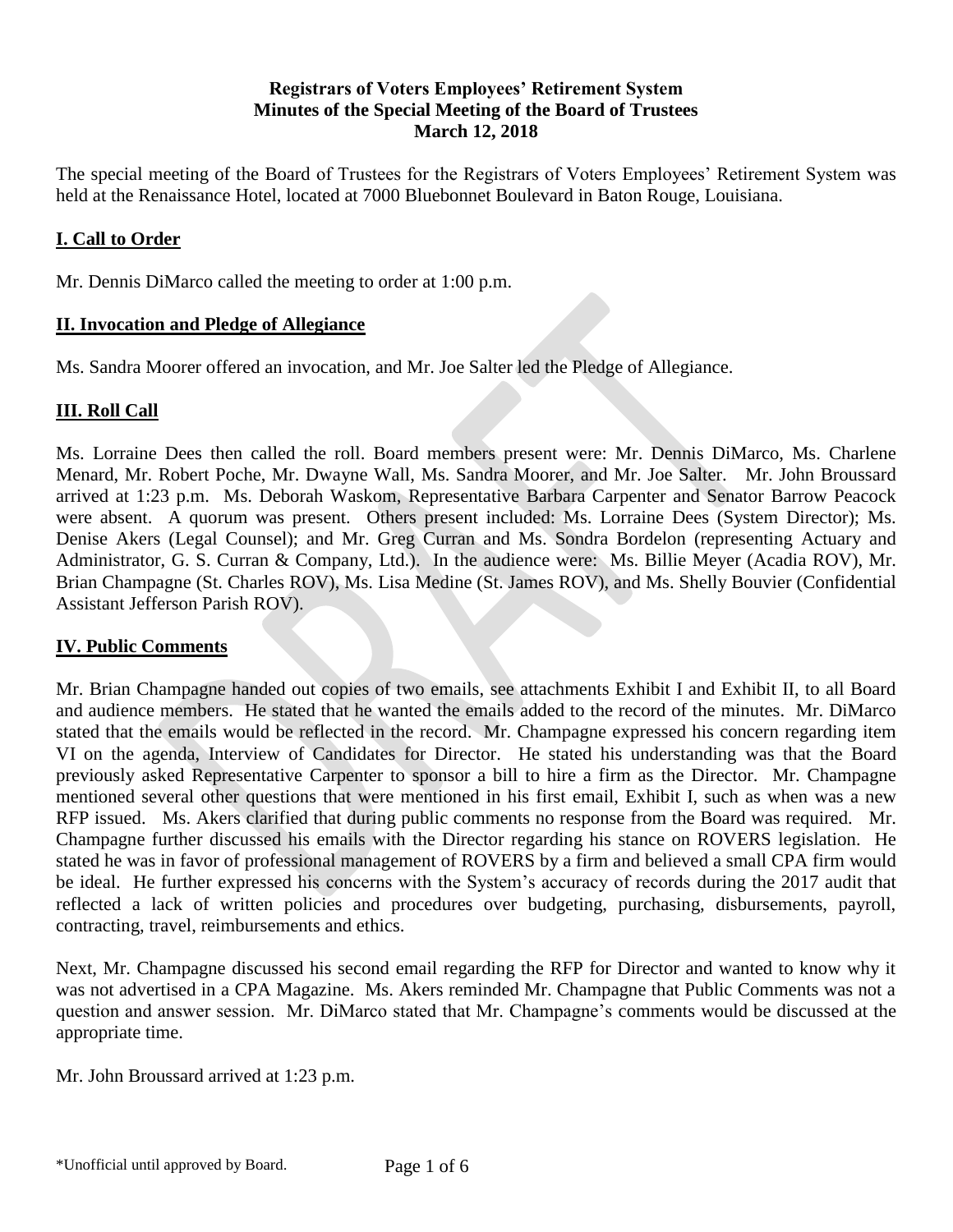# **V. Review and Approval of Minutes**

Ms. Bordelon informed the Board that Ms. Averette from Capital One mentioned that the new bank name should be Hancock Whitney instead of how it was originally stated as Whitney Hancock in the draft minutes.

# **Upon motion by Mr. Broussard and second by Mr. Wall, the Board voted unanimously to approve the minutes from the January 24, 2018 meeting as amended.**

Mr. DiMarco informed the Board that Item VIII (Report from System's Attorney) and IX (Report from G. S. Curran & Company) would be moved up on the agenda.

# **Upon motion by Mr. Wall and second by Ms. Menard, the Board voted unanimously to move items VIII and IX up on the agenda.**

# **VIII. Report from the System's Attorney, Denise Akers**

Ms. Akers presented a handout to the Board which was a Summary of Bills to follow in the 2018 Legislative Session. First, Ms. Akers discussed Senate Bills 4, 13 and 17. She informed the Board about her meeting with Senator Peacock along with Ms. Dees. She stated that they wanted to make sure that Senate Bill 4 did not impact the relationship ROVERS currently had with G. S. Curran & Company. Ms. Akers stated that Senator Peacock and his Staff Attorney informed her and Ms. Dees that the bill was drafted specifically with G. S. Curran & Company in mind and allowing them to remain in their current administrative role for ROVERS. Ms. Akers stated that she was informed by Senator Peacock that the main objective was to ensure that System's Actuary was not hired as the Director.

Next, Ms. Akers discussed House Bills 11, 12, 17, 18, 19, 20, 21, 22, 23, 24, and 34. Ms. Moorer asked questions regarding House Bill 22 and Ms. Akers replied that the bill would only affect ROVERS if it was merged into LASERS. She stated that House Bill 22 sets 20% as the minimum employer contribution rate if the funded ratio was not or had never been 100% or if the funded ratio had been 100% but fallen below 90%. Mr. Curran stated that this would establish a funding deposit account for each retirement system. Ms. Moorer stated that she was under the impression that ROVERS Funding Deposit Account was only to be used for COLAs. Mr. Curran clarified that there are other uses for the Funding Deposit Account such as to minimize the employer contribution rate, lower long term cost of the plan by lowering UAL (does not apply to ROVERS), and to reduce the present value of the future normal cost of the plan. Mr. Curran stated that ROVERS does not have a UAL but in accordance with GASB, ROVERS had an NPL (Net Pension Liability). Mr. Curran stated he was concerned about the merger bill because there was a lot of uncertainty; it was broadly drafted, and has no defined cost details. Ms. Moorer stated that her major concern with the possible merger was the cost to the parishes. Mr. DiMarco stated his concern was that every parish would have significant increase in costs no matter if they are considered a small or large employer. Mr. DiMarco agreed with Mr. Curran that the bill was broadly written which causes major concern.

Ms. Akers asked the Board to move to her second handout which was prepared in collaboration with Ms. Dees and Mr. Curran. She stated that the Fact Sheet handout was created because she was told that when Registrars had the opportunity to speak with Legislators they needed to provide facts. Ms. Akers indicated that the top section of the document detailed steps that have already been taken to operate the System in a fiscally responsible manner. She reviewed some examples such as establishing Tier 2 for new hires, adopting a five year final average compensation for all members in 2012, reducing the actuarially assumed rate of return to 6.75%, having no UAL in 1989-90 when the UAL was frozen and using the Aggregate Funding Method to determine required employer contributions.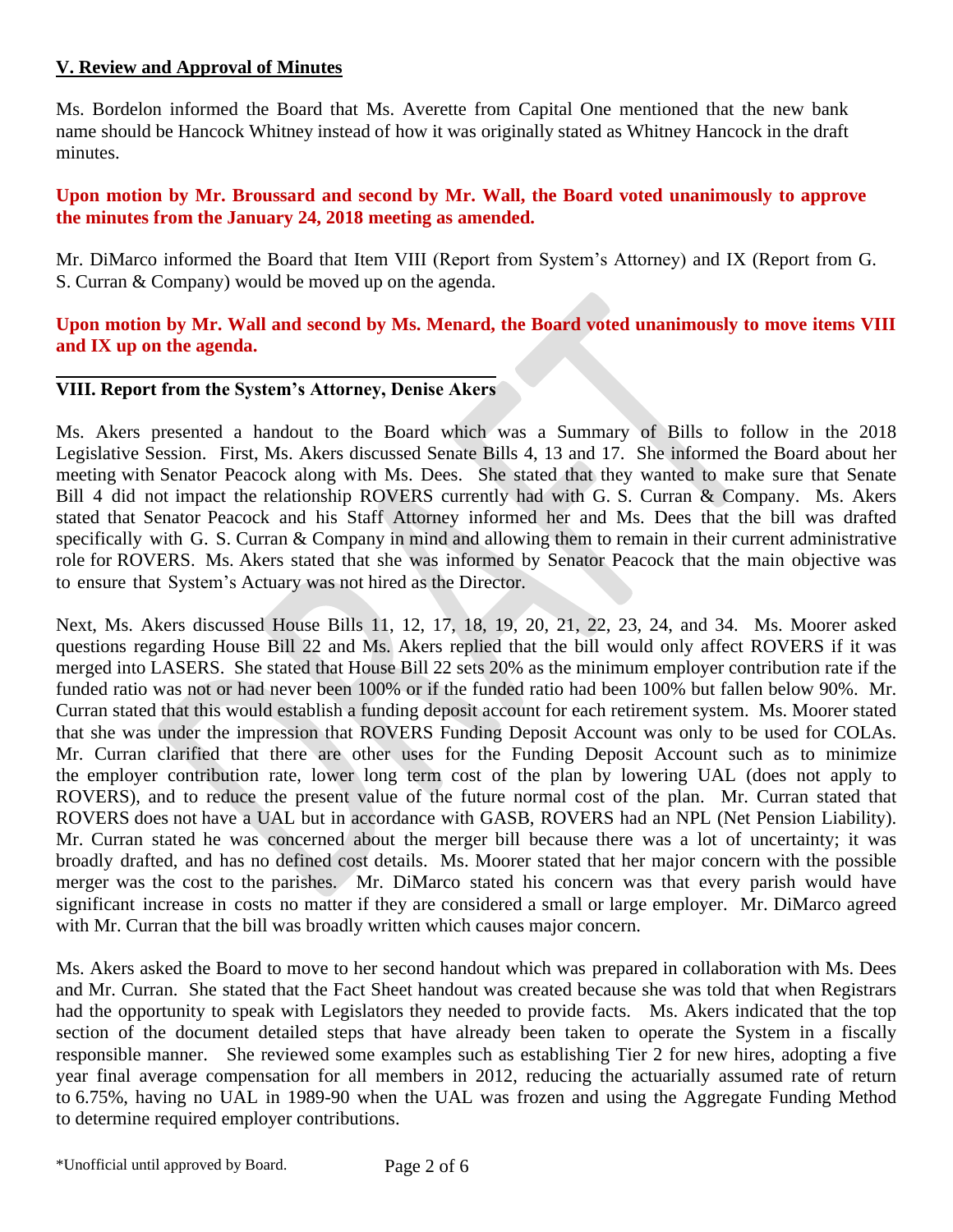Ms. Akers then reviewed Pros and Cons for a merger of ROVERS with LASERS. She stated that ROVERS uses an Aggregate Funded Method which requires a calculation of employer contribution rates leaving no unfunded liability whereas LASERS method has allowed an additional UAL to be generated each year. The ROVERS Board also has the power to require an employer contribution rate higher than the minimum required contribution as calculated by the actuary, and the LASERS board has no power in this regard. She also stated that the ROVERS actuarially assumed rate of return was 6.75% versus LASERS actuarially assumed rate of return at 7.7%.

Mr. Curran stated that his main comment regarding the current bill and how it was written was that it would cause significant uncertainty for Registrars and their employees since it left too many unanswered questions. He added that even if a merger was the right idea it should be deferred until there was a clear and finalized plan. Mr. DiMarco stated that if ROVERS merged with LASERS they would only be three tenths of one percent and would therefore have no voice at LASERS.

Next, Ms. Akers continued to discuss the Pros and Cons between ROVERS and LASERS. She stated that ROVERS offers a secure plan with lifetime pension benefits to all members and LASERS was proposing a hybrid plan for its rank and file members which consist mostly of a 401k plan and a small pension. Also, she stated that the ROVERS employer contribution rate was 17%, and LASERS was 37.9%. A low turnover rate and a total membership of approximately 407 are two other pros mentioned by Ms. Akers. She also stated that she learned that many members leave LASERS prior to vesting which is why their System was proposing a hybrid plan. She stated that a typical ROVERS employee was hired at an older age than a LASERS employee meaning the demographic was different giving another reason why the plans should remain separate. Also, she stated that ROVERS has a funded level of 85.27%, an administrative expense of 0.321% and an investment expense of 0.434% compared to LASERS having a funded level of 62.5%, an administrative expense of 0.1453% and an investment expense of 0.6426%. Furthermore, Ms. Akers stated that ROVERS members could continue to take steps to manage and invest its money, whereas with a merger with LASERS, the membership would be too small to elect even one member onto the LASERS Board.

Ms. Akers stated that she was hoping the Board would approve the Fact Sheet to present when meeting with the Legislators during the Retirement Committee meetings. She stated that it was important not to go in front of these committees and give just opinions so that is why she wanted to clearly present the facts.

Mr. DiMarco stated that he would like all Registrars to have a copy of this Fact Sheet and share it with all of their employees. Ms. Moorer stated she would like each parish government to be informed as well so that they could realize the impact that a possible merger could have on everyone. Ms. Dees stated that she had a call into the Policy Jury Association so that the Fact Sheet information could be presented to their legislative committee.

Mr. Champagne stated he had close connections with the Police Jury Association and agreed with Mr. DiMarco that the handout needed to be sent to all Registrars. He further suggested it also be sent in letter format as well as legal.

Mr. DiMarco stated that even if the Board disagrees, he feels that the members always make decisions that are in the best interest of the System and the membership. Both Mr. Salter and Mr. Broussard stated that if the Registrar from each parish contacted their legislator to discuss the merger and expressed their concerns, it could make a significant impact.

Ms. Akers stated that if the Board approved the Fact Sheet, she would work with Ms. Dees and Mr. Curran to add section E to state that the language of the bill is so vague that the ROVERS employers have no way to estimate increased cost. Once completed, Ms. Akers stated that she could provide the Fact Sheet in both legal and letter format so that Ms. Dees could submit the document to all Registrars.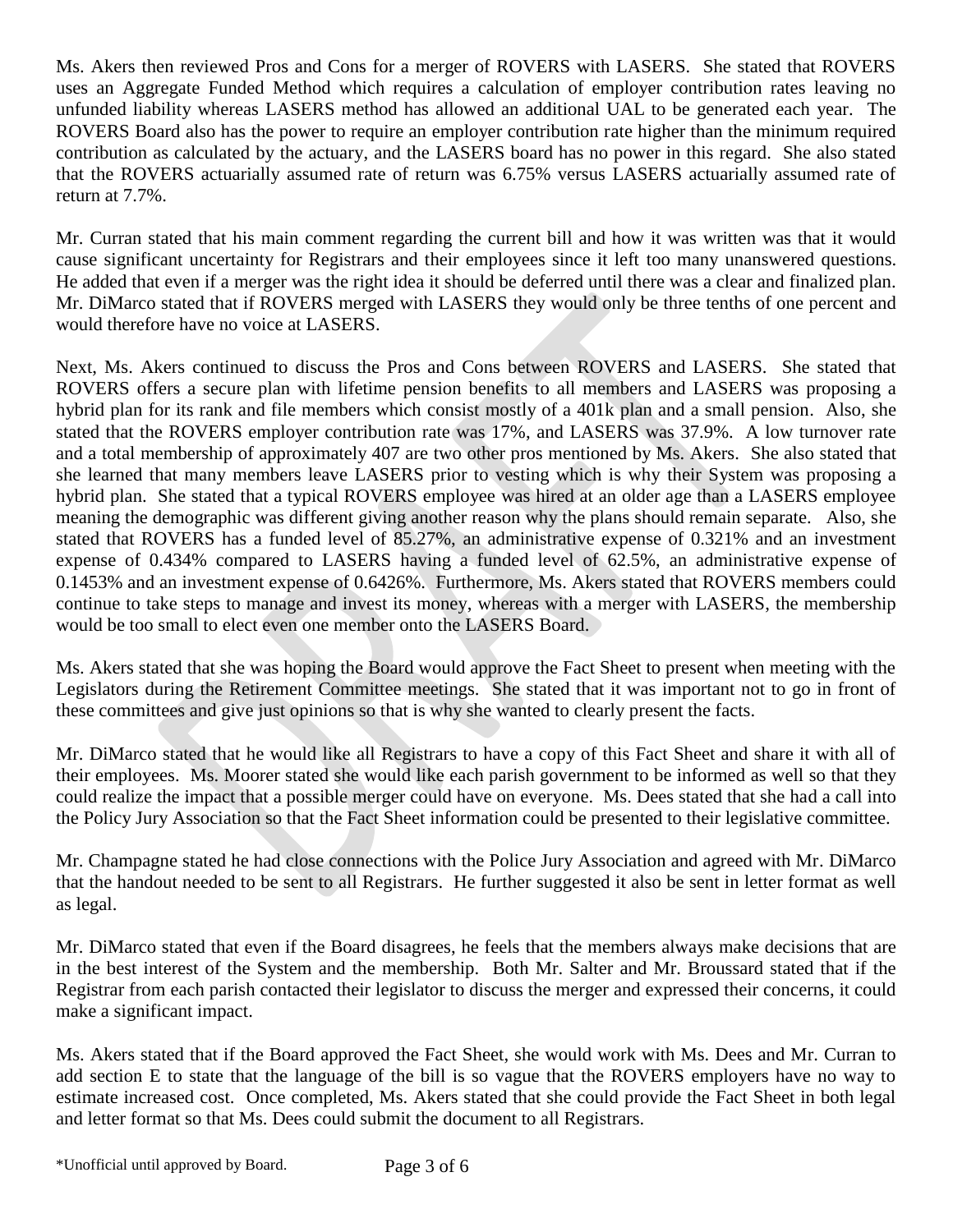**Upon motion by Mr. Wall and second by Mr. Poche, the Board voted unanimously, with Mr. Broussard abstaining, to oppose House Bill 42 and 43 and direct the System Attorney to add an additional item to the Fact Sheet addressing the unknown cost of the merger and then provide the Fact Sheet in both legal and letter size to the System Director who will submit the document to all Registrars, with the recommendation that each Registrar contact their Legislators and parish government office informing them of their position on the above mentioned House Bills.** 

Mr. Salter stated that Mr. Schedler made it clear at a previous ROVERS meeting that he would not support a bill to merge ROVERS.

Ms. Akers continued to discuss the remaining House bills 23, 24, 34 and 38 on her summary document. There was discussion amount the Board, but there were no concerns expressed.

Mr. Wall then stated that he wanted to further understand House Bill 19. Mr. Curran discussed the details of the bill went over a few examples with Mr. Wall and the Board.

Mr. Poche asked Ms. Akers about the meeting with Senator Peacock regarding the Senator's interpretation of Senate Bill 4. He wanted to know how long after the meeting did she inform the Board of Senator Peacock's response. Ms. Akers stated at the last meeting the Board made a motion for her and Ms. Dees to meet with Senator Peacock and once completed then Ms. Dees was to schedule a Special Board Meeting to interview Director Candidates. Mr. Poche stated that it may have just been his interpretation that the Board would be notified of what transpired during the meeting with Senator Peacock, Ms. Dees, and Ms. Akers. Ms. Akers apologized and stated that she had notified Mr. Curran so that he would be aware that Senator Peacock confirmed that the Bill was written with the intention of G. S. Curran & Co. maintaining their current administrative role for ROVERS. Mr. Poche requested that going forward the Board be notified as soon as possible of any finding from meetings held outside of formal Board meetings.

Ms. Moorer asked if the System would have a need for G. S. Curran & Co. to continue in its current administrative role for ROVERS if House Bill 20 passed allowing ROVERS to hire a firm as Director. Ms. Akers reminded the Board that the original intention of House Bill 20 was so that G. S. Curran & Co. could be hired as the Director of ROVERS. Ms. Akers stated that she was under the impression since the Board was now aware that Senator Peacock was opposed to the actuary of the System also being the Director, the Board chose to move forward with the interview of individual candidates for Director with the intention of keeping G. S. Curran & Co. on board in their current administrative role. Mr. Curran reminded the Board that the existing contract between ROVERS and G. S. Curran & Company can be terminated with a thirty day notice. Ms. Akers reminded the Board that there would be a large learning curve for a new firm should they take over the administrative role that G. S Curran was currently providing.

Ms. Moorer then asked when the new software system for ROVERS would be finalized. Mr. Curran replied that it was completed and just a matter of Ms. Dees finding the time to fully implement the new software. He stated that Ms. Dees was currently spending most of her time dealing with legislative issues. Also, Mr. Curran suggested that if Ms. Dees finds any major changes are needed that the System wait until after legislative session to implement these changes in case the merger bill passes.

# **IX. Report from G. S. Curran & Company**

Mr. Curran informed the Board that LASERS emailed him asking for his firm to provide ROVERS actuarial data as of June 30, 2017. He stated that the Board would need to make a decision as to whether or not they wanted to provide this information to LASERS. Ms. Moorer asked Mr. Curran about the projected cost of this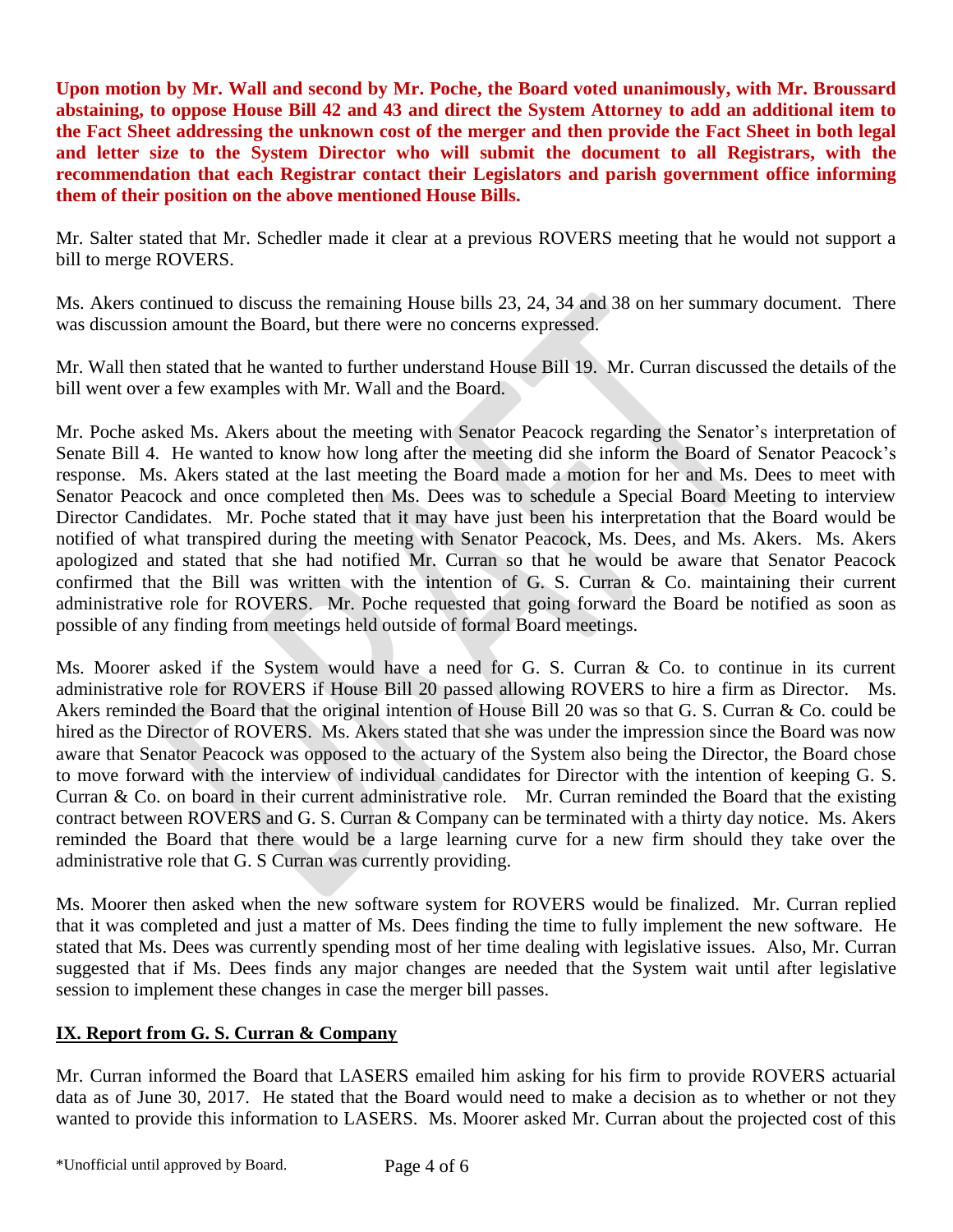type of project. Mr. Curran stated that it would cost approximately \$1,000. Mr. DiMarco asked Ms. Akers if she had an opinion on the matter. She stated she was concerned about another system having the personal information of our members. Mr. Curran stated that he could release the information without names and social security numbers. Ms. Akers stated that if the information was not public record, then the System should wait until it was mandated. After further discussion among the Board, no action was taken on this matter.

# **Upon motion by Ms. Moorer and second by Ms. Menard, the Board voted unanimously to approve the reports from the System Attorney and G. S. Curran & Company.**

Mr. DiMarco mentioned to the Board that Ms. Dees would be representing ROVERS in the discussions with both House of Representatives and Senators regarding the possible merger. He wanted to know whether or not the Board would like Ms. Akers to accompany Ms. Dees to these proceedings. Mr. Poche stated that Ms. Dees should be the one to determine if she would like assistance. Mr. Broussard stated that Ms. Dees may want someone with her when the Bill was heard by the committee, and she may actually need Ms. Akers and Mr. Curran to be present. Ms. Dees stated that Mr. Curran would already be in attendance, and she would also like Ms. Akers to be there as well.

# **Upon motion by Mr. Broussard and second by Mr. Salter, the Board voted unanimously to approve the attendance of the System Attorney along with Ms. Dees for the presentation of all legislative bills.**

Regarding the hiring of a Director, Mr. DiMarco asked Ms. Dees to present to the Board a history of advertising and recruiting. Ms. Dees stated the Director position was advertised in the Advocate on June 4<sup>th</sup> and June  $10^{th}$  of 2017 which also included advertisements on their website. She confirmed only one application was received from this first advertisement. Then she stated that from October  $1<sup>st</sup>$  through October  $30<sup>th</sup>$  of 2017, the advertisement was published in the Southside, New Orleans, Acadiana, Baton Rouge and electronic editions of the Advocate. She stated that two more applications were received from the October advertisements. Ms. Dees also stated that she contacted three CPA firms on her own to determine if there was any interest in representing ROVERS; however, she never received a response from any of those firms. Also, she confirmed that she advertised the position in a national magazine, "Pensions & Investments." She stated that she did receive comments but no applications. Ms. Dees stated that one of the candidates scheduled today was there for a second interview, and the other candidate applied late. However, Ms. Dees felt she would be a strong candidate after reviewing her resume.

Mr. DiMarco stated that the Board was aware that Ms. Dees would like to retire as soon as possible and wanted to move forward with the process of finding a new Director for ROVERS. Also, Mr. DiMarco agreed with Ms. Dees that the Legislators may look upon the fact that ROVERS does not have a new Director in place as a weakness for the System and another reason to move forward with the merger.

Next, Ms. Akers stated that she wanted to address some of the issues that were brought up during the public comments period during the beginning of the meeting. She wanted to confirm that a bond is not required for a Director of ROVERS and stated that none of the other Systems have a bond. Even though it was uncommon for a retirement system to have a bond for their Director, Ms. Akers stated that Ms. Dees was working with a paralegal in her office to get quotes for a bond and that information would be presented at the April meeting. Regarding the lack of written policies and procedures, Ms. Akers stated that the Auditor informed the Board during the presentation of the report in December that new standards had been put in place, and most systems were found to be deficient in this area. Ms. Akers then referenced the comment regarding the Board Governance Manual not being in place. She stated that she created the Board Governance Manual last summer after attending the convention for National Association of Public Pension Attorneys, and to date she has no other System with a manual in place. She confirmed the draft had been created, and she was just waiting for the Board to finalize and approve.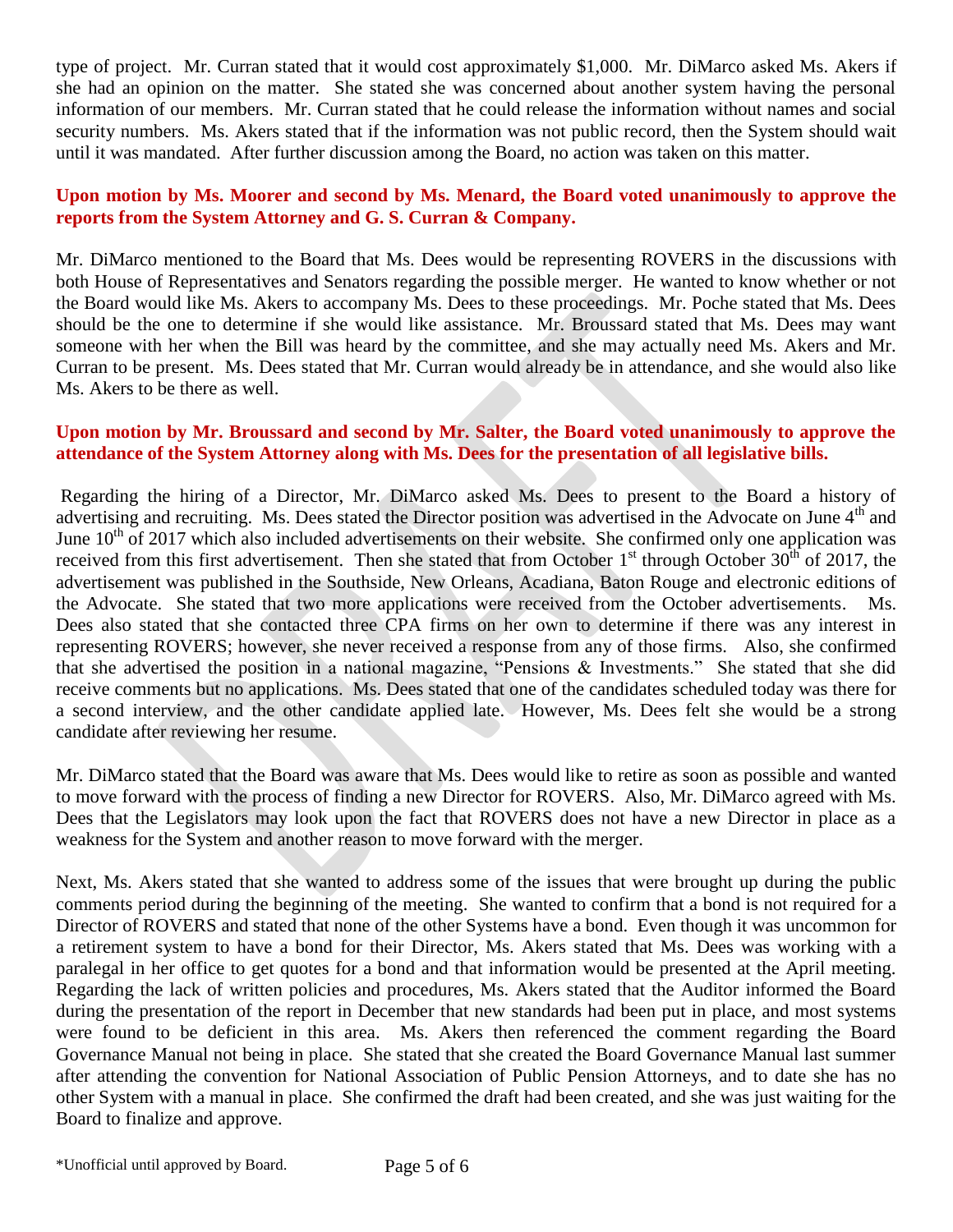Ms. Moorer asked the Board why a CPA firm couldn't be considered today. Ms. Menard responded stating that the law currently states that only an individual can be hired as a Director, so unless and until the law changes it cannot be a firm. Mr. DiMarco stated he understood Ms. Moorer's thinking on the matter; however, until legislation changes, only an individual may be hired as Director.

Mr. DiMarco stated that he sees Mr. Champagne's point, and he doesn't think anyone on the Board has made a decision yet. He stated that interviewing the two candidates today was just another step in moving forward toward making that decision.

Ms. Moorer asked Ms. Dees if both applicants responded to the RFP for Director by the deadline in the advertisement. Mr. Broussard answered that at the last meeting the Board made a motion to allow the interview of the two candidates. Ms. Akers informed the Board that there was no requirement of the Board to advertise for the Director position since the funds for the System are privately held.

Also, Ms. Moorer pointed out that the agenda item was to "Interview Candidates for Director" and not to "Hire a Director." Mr. DiMarco and Mr. Broussard agreed that was up to the discretion of the Board. Ms. Akers confirmed that the Board could vote to add "Hiring of a Director" as an agenda item.

# **VI. Interview of Candidates for Director –** *Executive Session*

**Upon motion by Mr. Salter and second by Mr. Wall, the Board voted unanimously to begin Executive Session at 2:56 p.m.** 

**Upon motion by Mr. Broussard and second by Mr. Salter, the Board voted unanimously to exit Executive Session at 3:55 p.m.** 

Next, there was discussion among the Board members about possibly hiring a CPA firm if House Bill 20 passed legislation.

**Upon motion by Mr. Broussard and second by Ms. Moorer, the Board voted unanimously to have Ms. Dees and the System Attorney begin due diligence on finding any Louisiana CPA and actuarial firms interested in the role of Director for ROVERS, if Representative Carpenter's House Bill 20 passes so that the findings can be reported back to the Board on April 24, 2018 and determine if any further action is required.** 

### **X. Other Business**

Ms. Dees confirmed that the next meeting was scheduled for Tuesday, April 24, 2018, at 9:00 a.m. at the Renaissance Hotel in Baton Rouge.

### **XI. Adjourn**

**Upon motion by Mr. Poche and second by Mr. Wall, the Board voted unanimously to adjourn the meeting at 4:14 p.m.**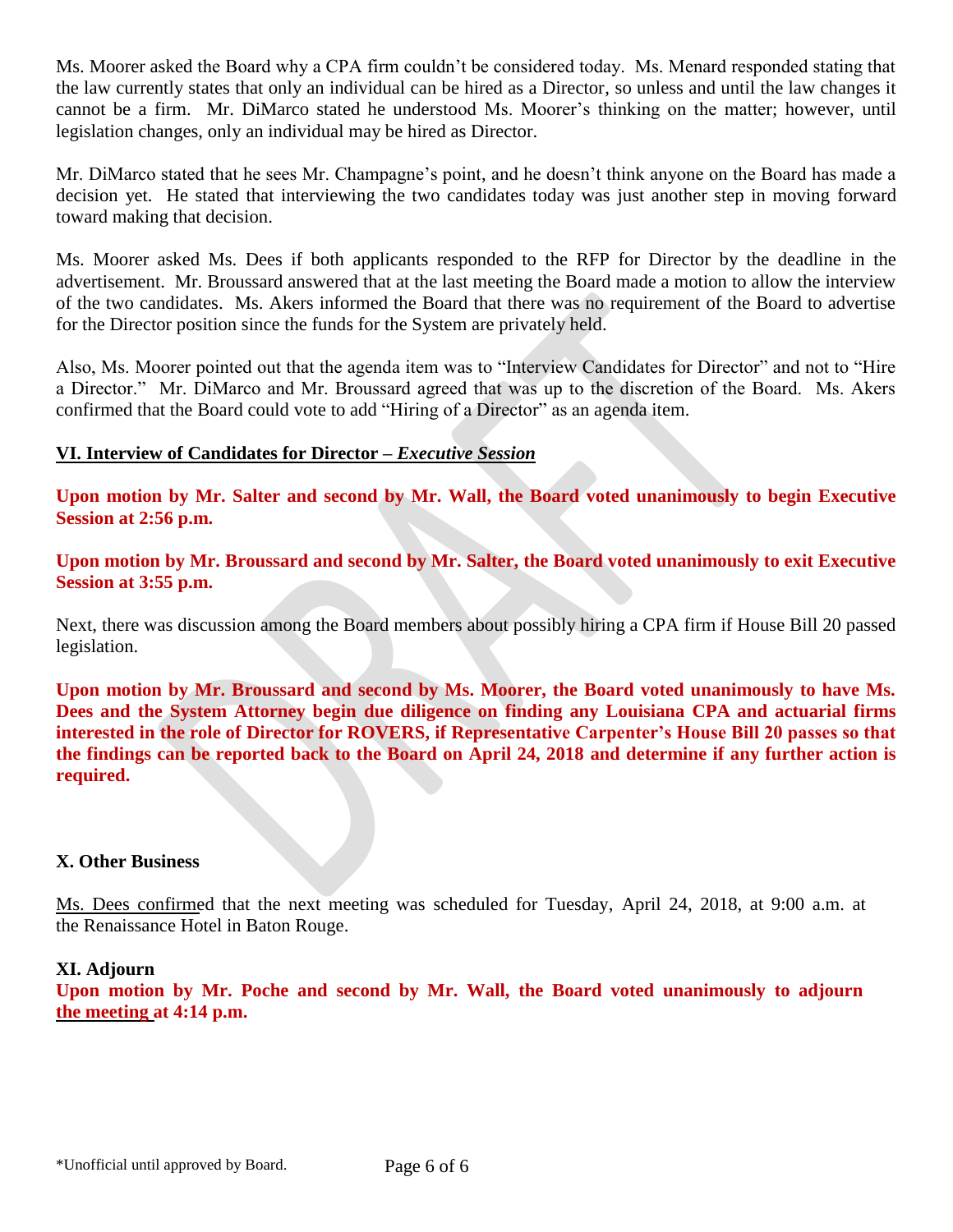

 $Exhib+I.$ 

# St Charles ROV A <st.charlesrova@sos.la.gov>

# **FW: My statement**

RegistrarofVoters <RegistrarofVoters@stcharlesgov.onmicrosoft.com> To: "(st.charlesrova@sos.la.gov)" <st.charlesrova@sos.la.gov>

Fri, Mar 9, 2018 at 2:57 PM

Mr. Chairman & ROVERS Board Members,

I've told many of you that I am 10 plus years from having to worry about retiring. In the last few years as people contacted me with their retirement problems, I started to attend ROVERS meetings and read the minutes to understand what was going on.

I agree with the need for a Special Board meeting to discuss pending legislation, however why is it necessary to interview director candidates when 42 parishes are conducting Early Voting this week and pending legislation?

When was a new RFP issued and where was it advertised to allow this new candidate to be interviewed? How can an application be accepted after the deadline? (January 24<sup>th</sup> minutes)

Why were previous candidates interviewed publically on November 14<sup>th</sup> and these new candidates are to be interviewed in Executive Session?

In a recent email I was asked where I stand on ROVERS legislation ? Same place that I have clearly stated to the ROVERS Board and meetings of the ROV Association, I am for professional management of our retirement by a firm. I believe a small CPA firm would be perfect for our current and future needs. I fully support HB 20 by Rep. Carpenter to allow a firm to manage our retirement system.

Don't you and your staff review the prior day's registration reports for accuracy each morning? Who reviews your ROVERS information for accuracy of all data entered in to their system?

This model of a one person director managing our future is completely dysfunctional. The attorney for the ROVERS Board advised them to set policies and procedures for the director after many complaints from myself and others.

#### The June 30, 2017 Financial Statement and Compliance Audit states on page 24:

#### **Written Policies and Procedures:**

The System does not have written policies and procedures over budgeting, purchasing, disbursements, receipts, payroll, contracting, travel and expense reimbursement, and ethics.

This is why I supported the ROV Association Board's public records request for documents from ROVERS.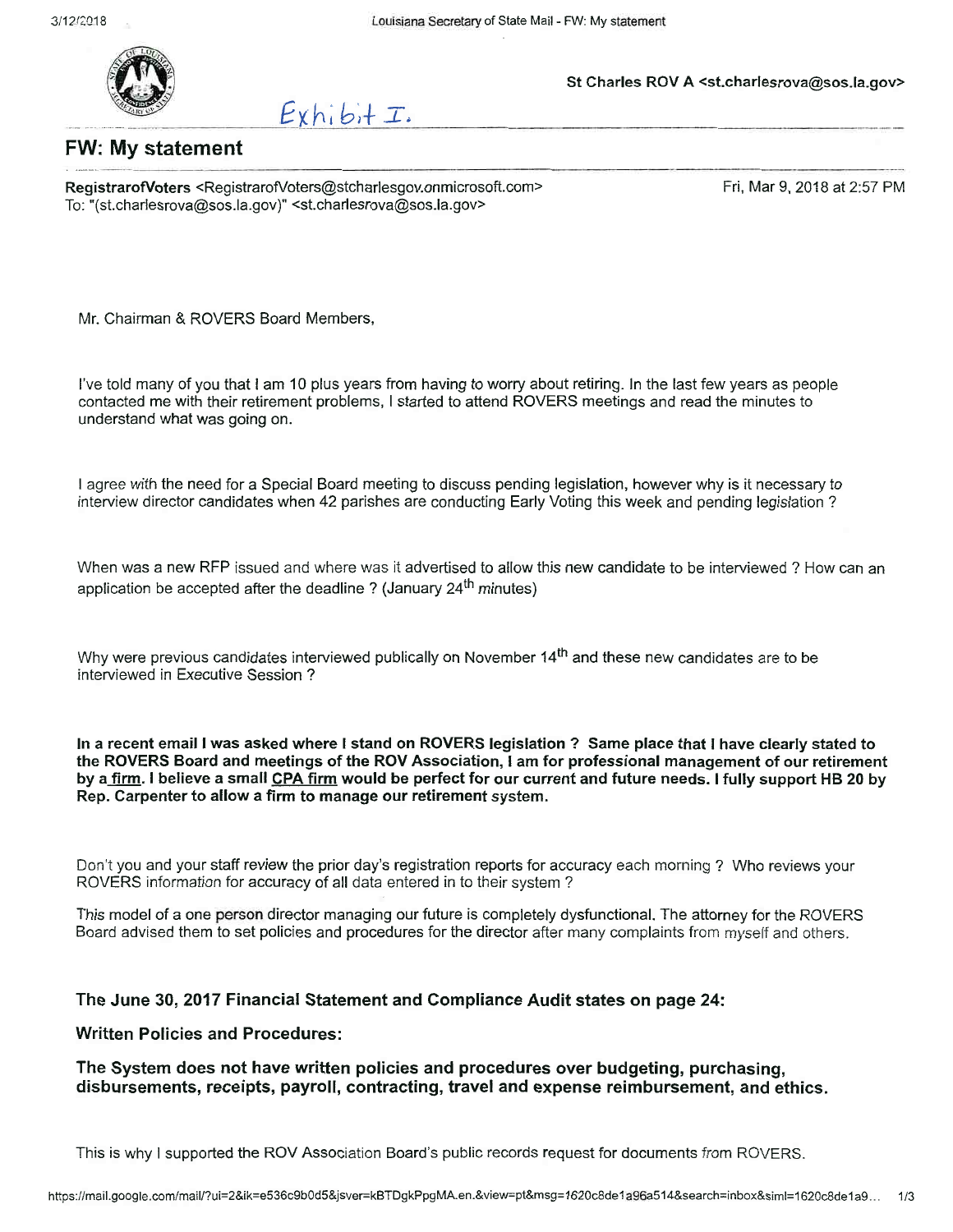$\overline{\phantom{a}}$ 

I do not see on Monday's Agenda items for a contract or a policy for the new director to follow. Isn't it wrong to hire someone without them knowing what duties and rsponsibilities they are to perform?

Will the new director be bonded according to law unlike our current director? What about a confidentiality agreement for our records?

This whole transfer from our current director to someone else has been poorly thought out and implemented, just read the minutes.

Cur records should be in good accounting order and verified by another employee. This should be a seamless transition now or in the future if another director or firm has to takeover.

Hopefully a new director or firm would be more diligent in performing the following:

• pay all quarterly taxes on time to IRS (IRS assessed ROVERS costly penalties)

• make sure credit cards are paid on time to not incur repeated late fees

• within 30 days remind the state, parish, registrar or employee to restart their retirement deduction after completing DROP if they continue to work

· send retirees monthly checks on time

• use every list available from SOS and ROV Assoc. to verify who is employed by each parish (each ROV should have to attest semiannually to all state and parish employees in their office)

• ensure all payroll deductions are correctly collected from each parish (the ledger provided to the ROV Association has no indication which parish the payment is from)

• ensure all ad volorem taxes are collected from each parish (ROVERS settled with a very large parish who stiffed us on ad volorem taxes)

• make sure DROP annuity payments are distributed for the correct amount of years (keep your record of payment)

• respond to phone calls, problems or concerns timely

• make sure you give accurate retirement calculations (the ROVERS Board voted that the actuary may charge 150.00 for a calculation - November 14, 2017 minutes)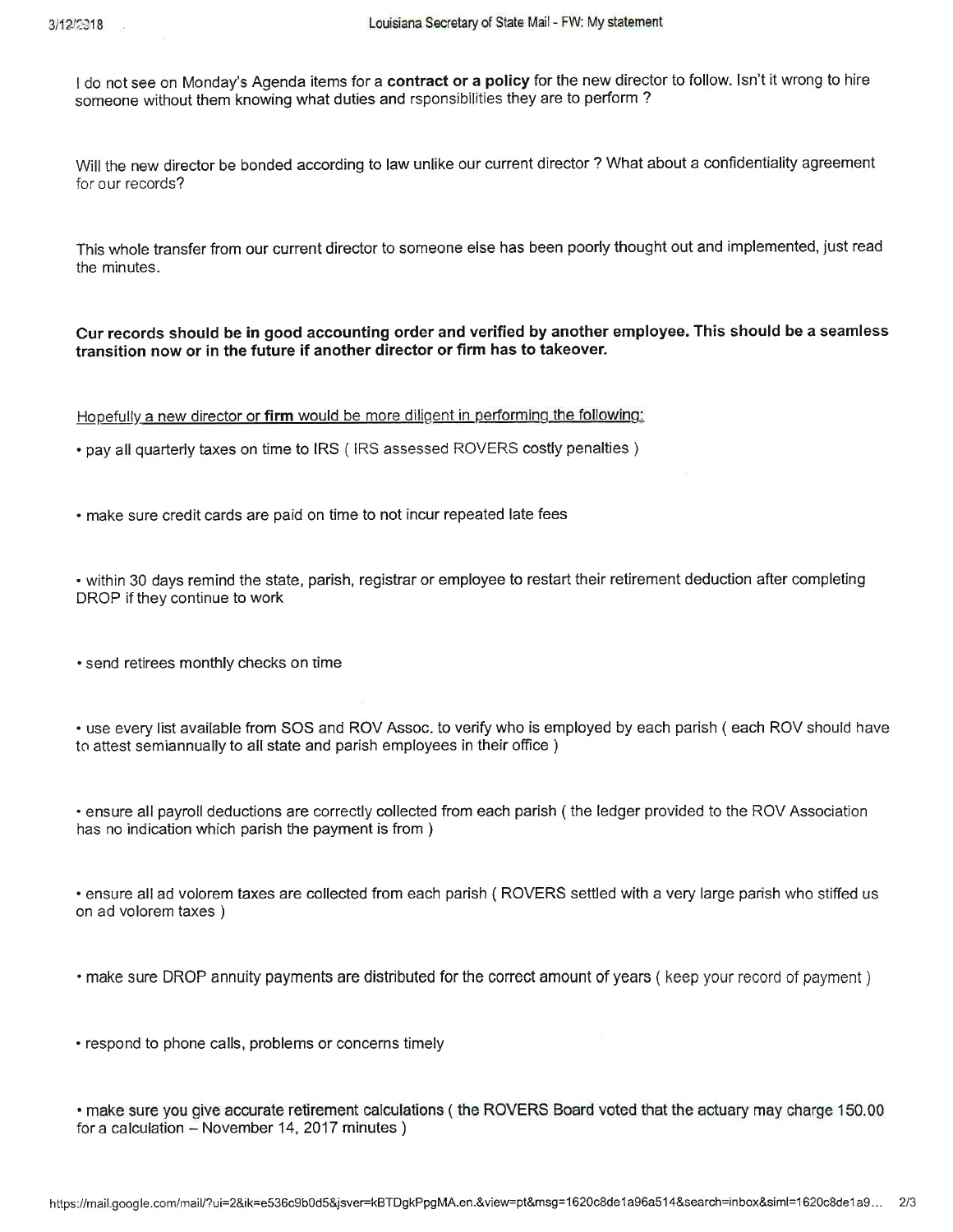

St Charles ROV A <st.charlesrova@sos.la.gov>



# Fwd: Fw: Was Ad for Director ran in LA CPA Magazine ?

Calcasieu ROV <calcasieurov@sos.la.gov> To: SOS-ROV <sos-rov@sos.la.gov>

Sat, Mar 10, 2018 at 2:46 PM

-- Forwarded message ----From: ANGIE QUIENALTY <ANGIEQUI@msn.com> Date: Sat, Mar 10, 2018 at 2:39 PM Subject: Fw: Was Ad for Director ran in LA CPA Magazine ? To: "calcasieurov@sos.la.gov" <calcasieurov@sos.la.gov>

Forwarded on Bryan's request.

From: Brian Champagne <bchampagne10@yahoo.com> Sent: Saturday, March 10, 2018 2:29 PM To: Brian Champagne Subject: Was Ad for Director ran in LA CPA Magazine ?

Everyone,

Was Ad for Director ran in LA CPA Magazine?

Maybe an accountant would have applied.

A CPA is licensed by a State Board. A CPA firm may cost a little more than a director and assistant, but they are held to standards to protect their clients. The physical cost of an office would be absorbed by the firm. Our records would be secure.

The ROVERS Board requested HB 20 so a firm could manage ROVERS. Why the change of course?

Why would you hire a bookkeeper over a CPA to manage a \$90 million retirement system?

LA Society of CPA link: Society of Louisiana CPAs

### **Society of Louisiana CPAs**

LA Society of CPA magazine Lagniappe link: Advertising - Society of Louisiana CPAs

#### **Advertising - Society of Louisiana CPAs**